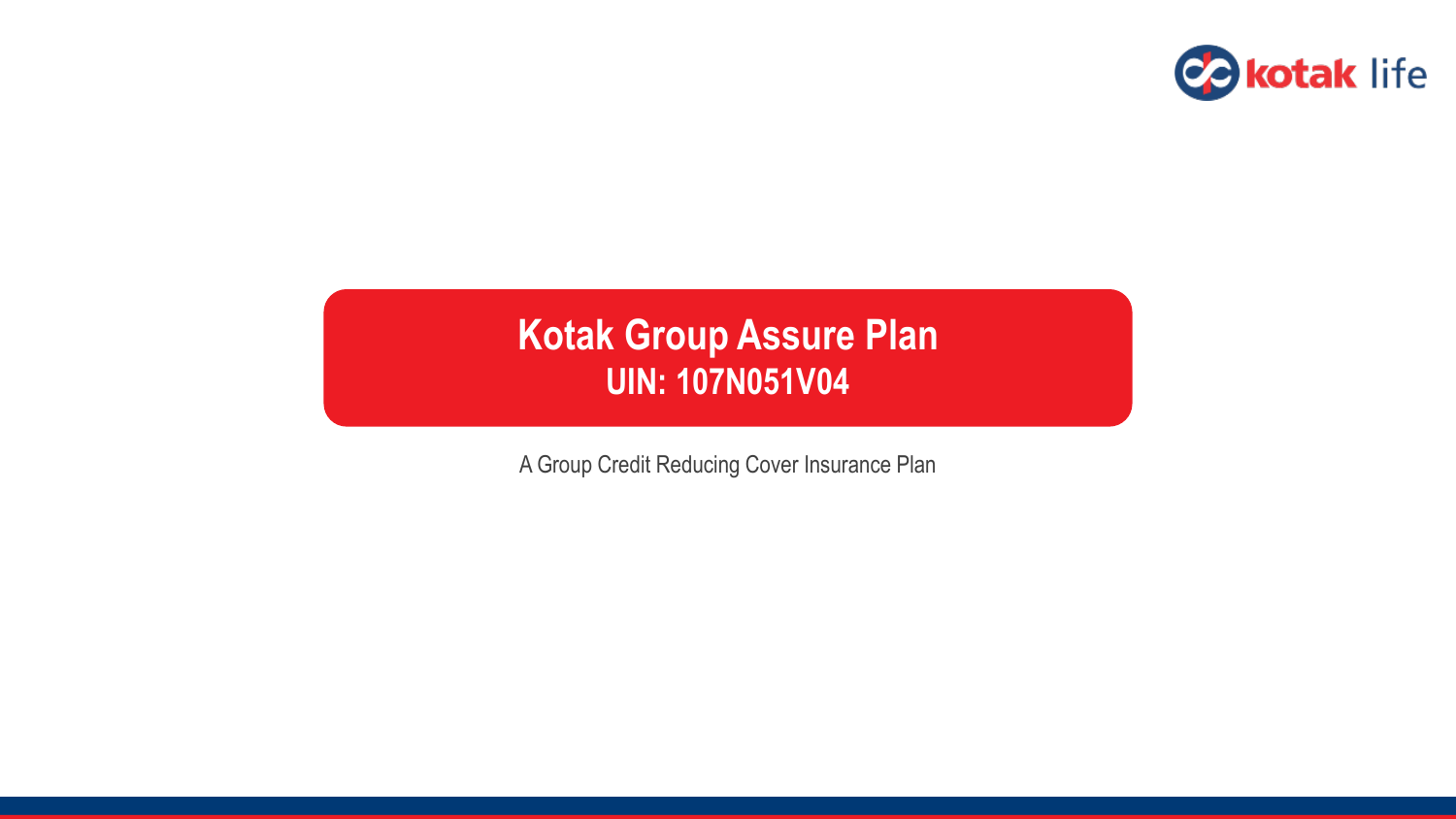

## About the Plan

**Kotak Group Assure Plan** is a reducing cover term plan that provides total financial security to the customers by covering contingencies like death, critical illness, disability and terminal illness. The plan also has an option for moratorium period.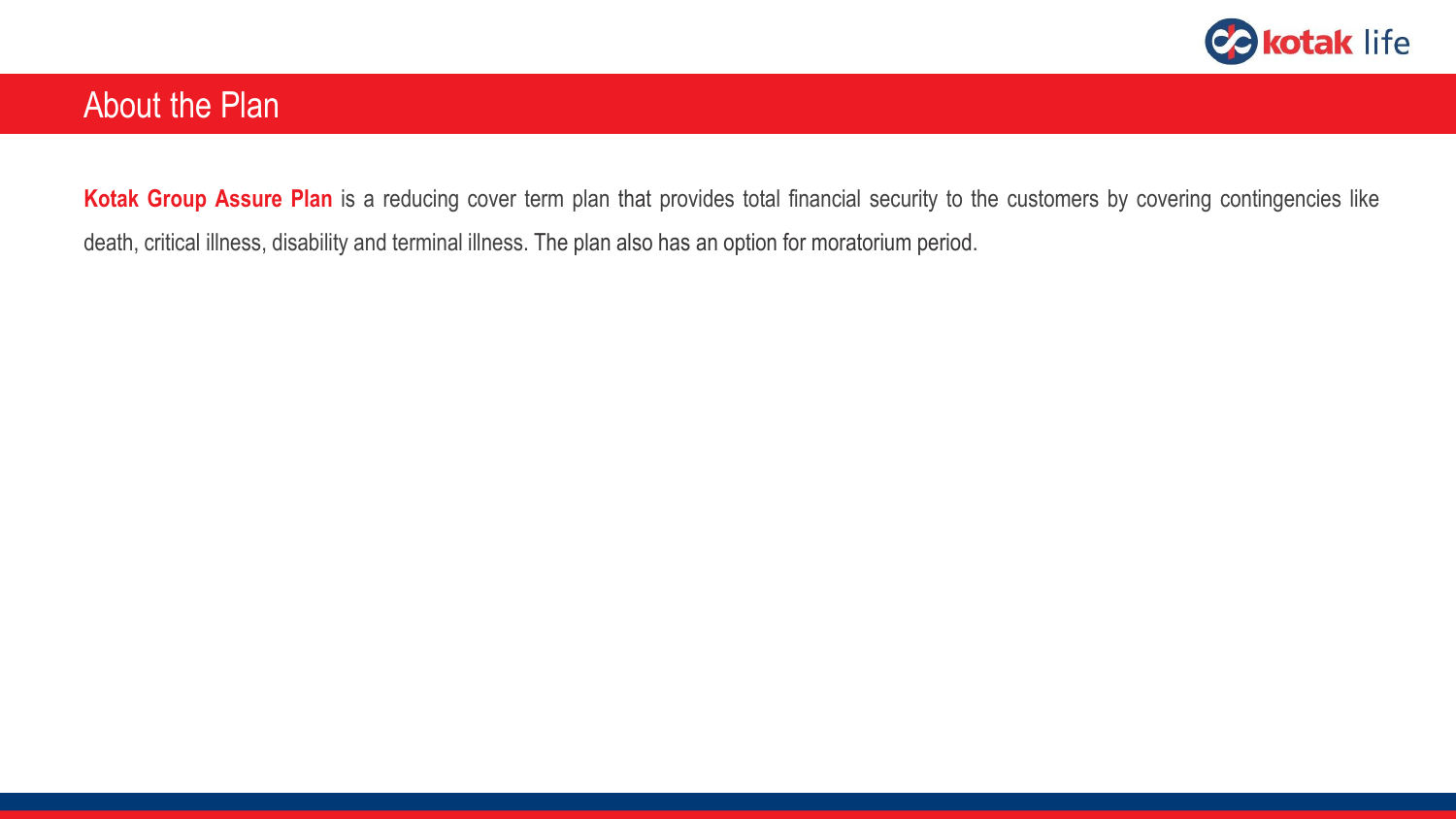

## Key Features

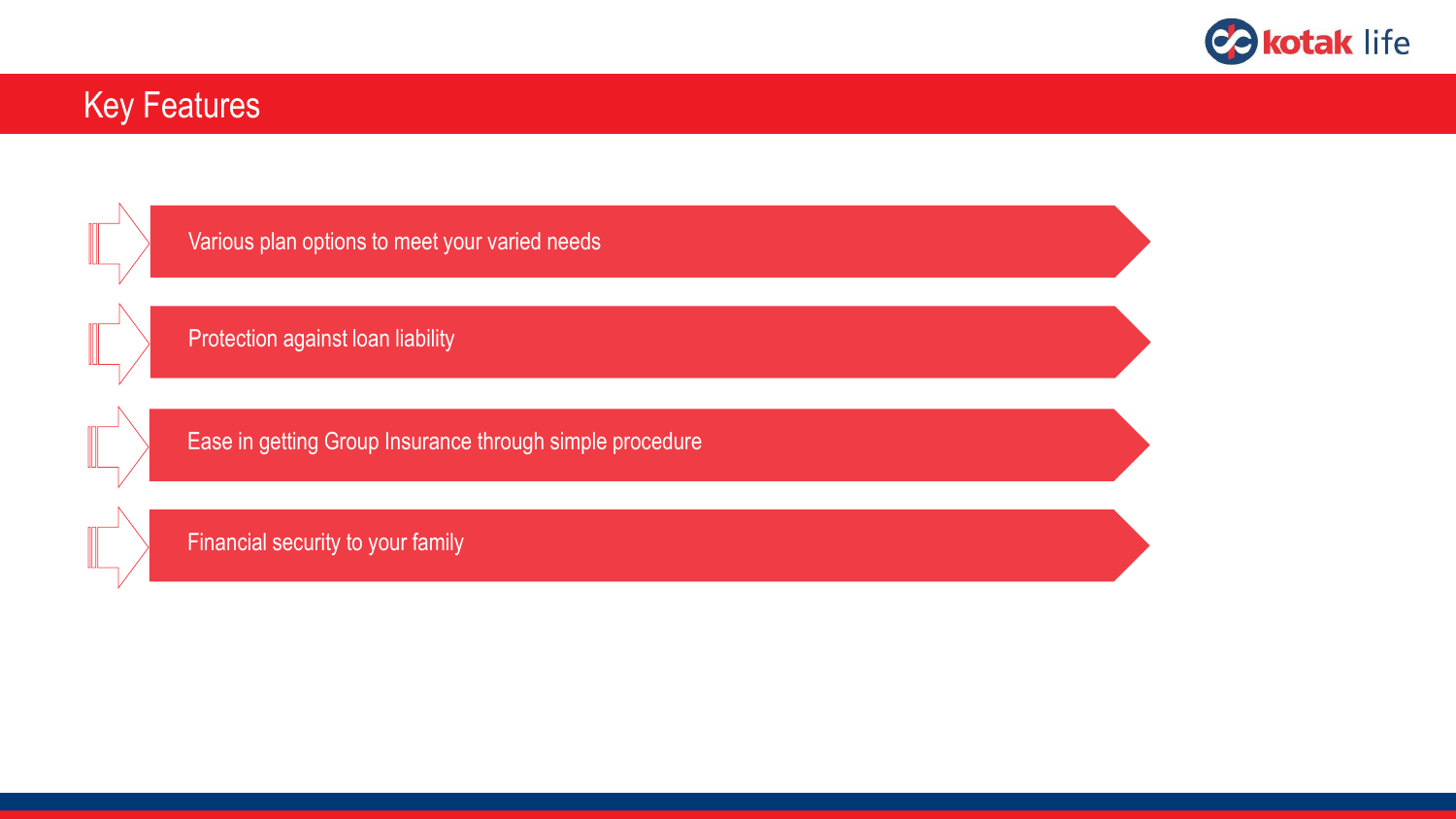

## Plan Options & Benefits

#### **Easy Group Assure**

A simple group reducing cover term plan in which the Sum Assured will be paid in the unfortunate event of death of the insured member.

#### **Group Assure**

- In unfortunate event of death of the insured member the Sum Assured will be paid out.
- If the insured member is being diagnosed of Terminal Illness i.e.an Illness which is a non correctable/non-curable medical condition or a non-response to specific disease therapy which is likely to culminate in death within a year, then the Sum Assured is paid to the member and the cover under the Group policy shall cease for that insured member.

For definitions, general conditions, waiting period and exclusions, please read the product brochure or policy document for details.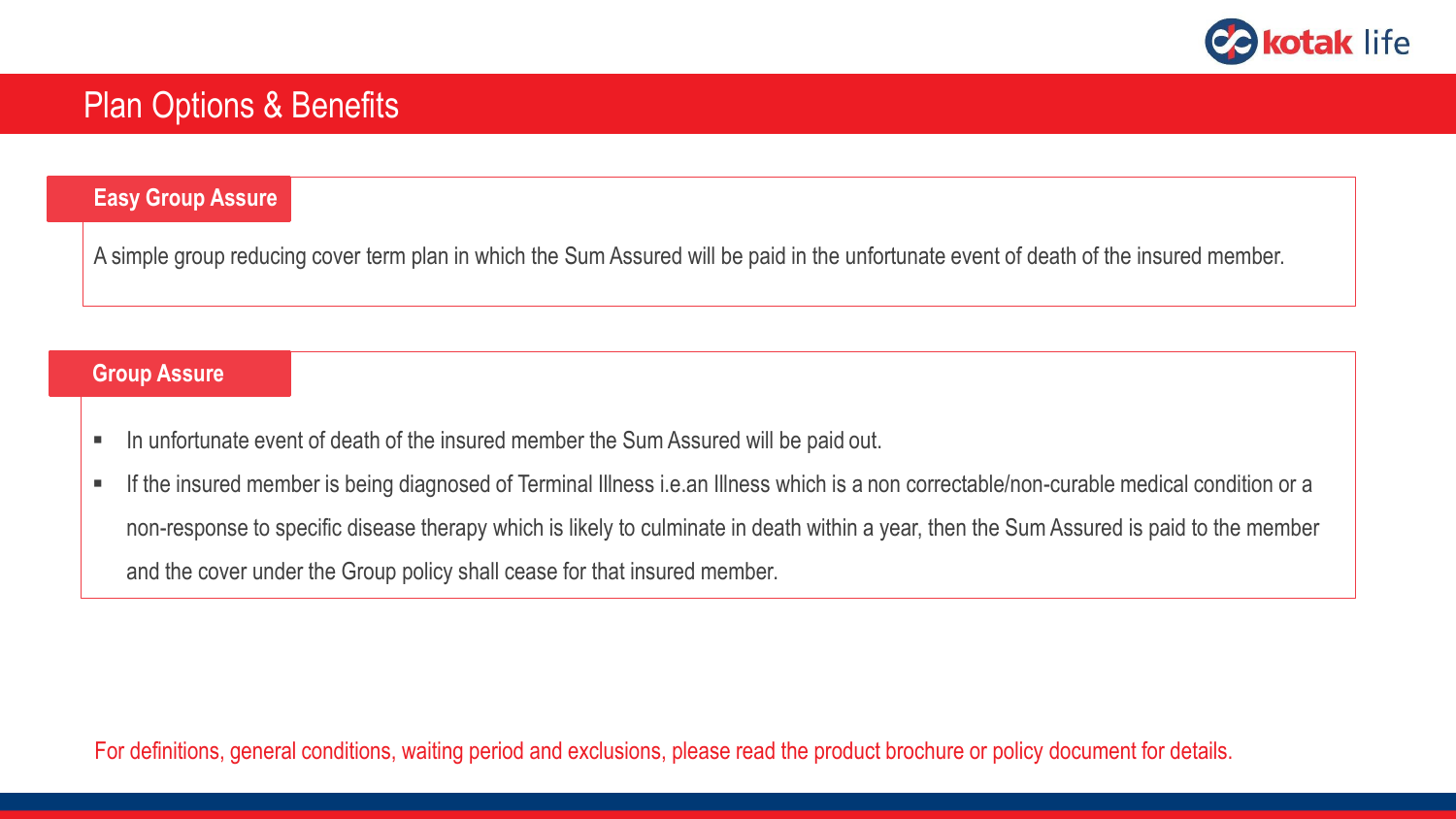

#### **Group Assure plus Disability Benefit**

- In unfortunate event of death of the insured member the Sum Assured will be paid out.
- If he is diagnosed with terminal illness cover than Sum Assured is paid to the Customer and the Group policy cover ceases for that insured member
- If he has a Permanent Disability due to an Accident<sup>\*</sup>, than the Sum Assured under the given below conditions would be payable.



^ Accident: For the purpose of this definition, an accident is a sudden, unforeseen and involuntary event caused by external, visible and violent means. For definitions, general conditions, waiting period and exclusions, please read the product brochure or policy document for details.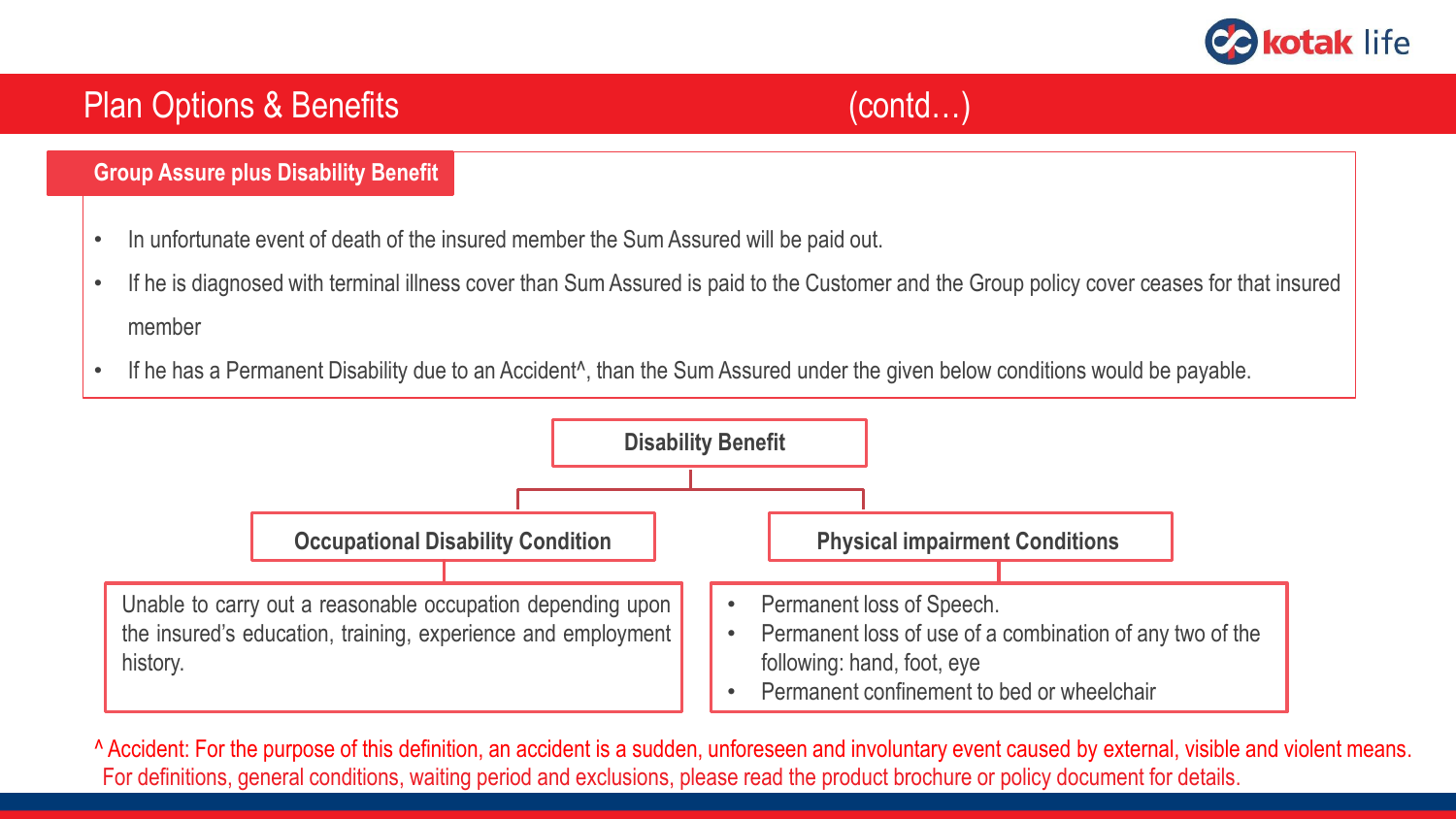

#### **Group Assure plus Critical Illness Benefit**

- In unfortunate event of death of the insured member, the Sum Assured will be paid out
- If he is diagnosed with terminal illness cover, then Sum Assured is paid to the Customer and the cover under the group policy ceases for that insured member.
- On Life Insured being diagnosed with any of the specified 12 critical illnesses mentioned below, the Sum Assured will be paid subject to the following conditions & the cover under the group policy will cease for that insured member.
- Myocardial Infarction (First Heart Attack Of Specified Severity)
- Cancer of specific severity
- Stroke resulting in permanent symptoms
- Open Chest (CABG)
- Kidney failure requiring regular dialysis
- Major organ /Bone marrow transplant
- Permanent Paralysis of limb
- $\blacksquare$  Loss of limbs
- Surgery of Aorta
- Third Degree burns
- Open Heart Replacement Or Repair Of Heart Valves
- **Blindness**

For definitions, general conditions, waiting period and exclusions, please read the product brochure or policy document for details.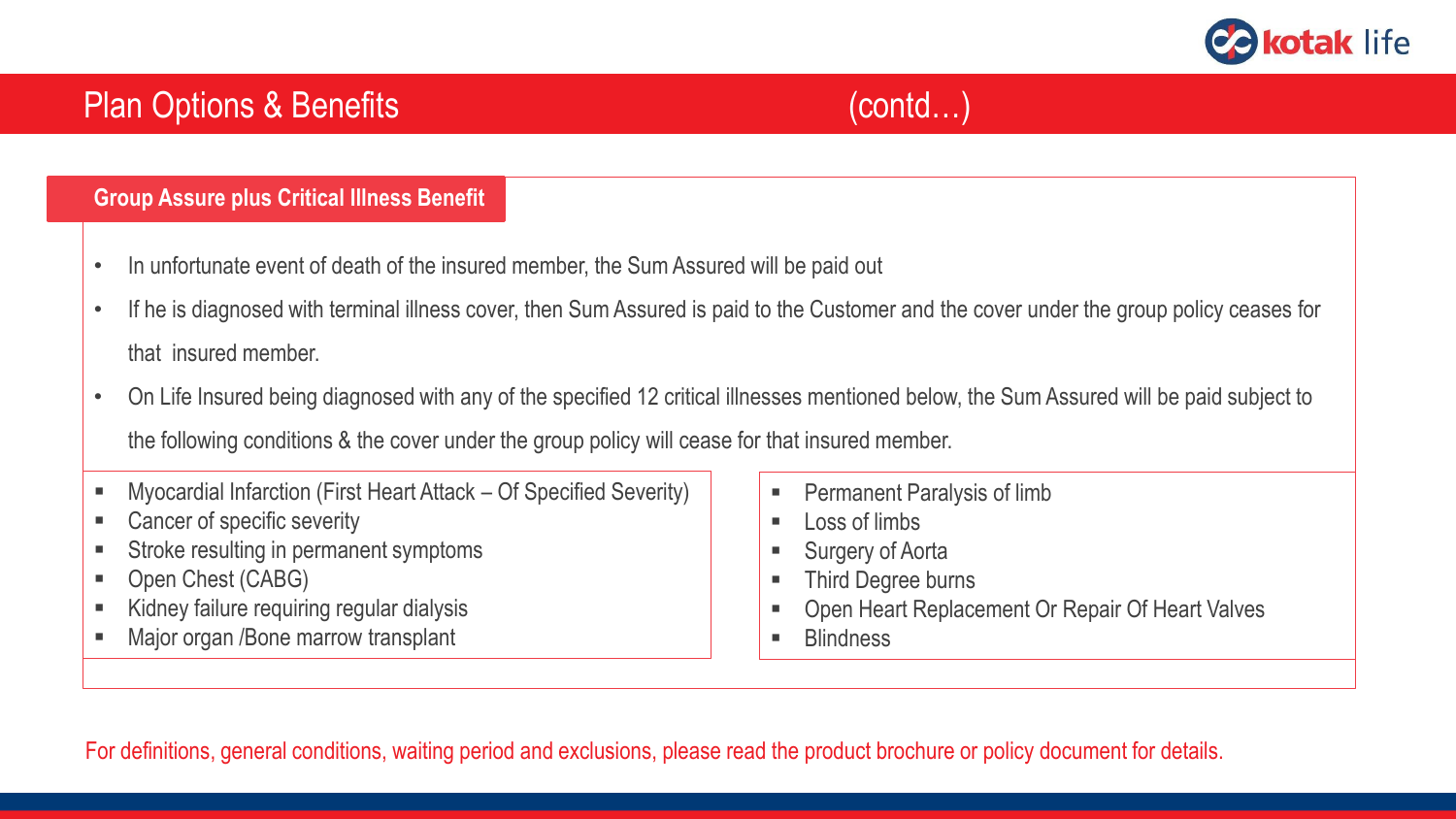

#### **Joint Life Cover**

Joint life coverage would be offered to a max of two lives (only where there is an insurable interest between the lives).

| <b>Options</b>                                    | Event on which Benefits becomes payable                                                                             |  |
|---------------------------------------------------|---------------------------------------------------------------------------------------------------------------------|--|
| <b>Easy Group Assure</b>                          | On the first Death of any of the two lives                                                                          |  |
| <b>Group Assure</b>                               | On Death or Terminal Illness (whichever occurs first) of any of<br>the two lives                                    |  |
| <b>Group Assure plus Disability Benefit</b>       | On Death or Terminal Illness or Accidental Permanent Disability<br>(whichever occurs first) of any of the two lives |  |
| <b>Group Assure plus Critical Illness Benefit</b> | On Death or Terminal Illness or Critical Illness (whichever occurs<br>first) of any of the two lives                |  |

For definitions, general conditions, waiting period and exclusions, please read the product brochure or policy document for details.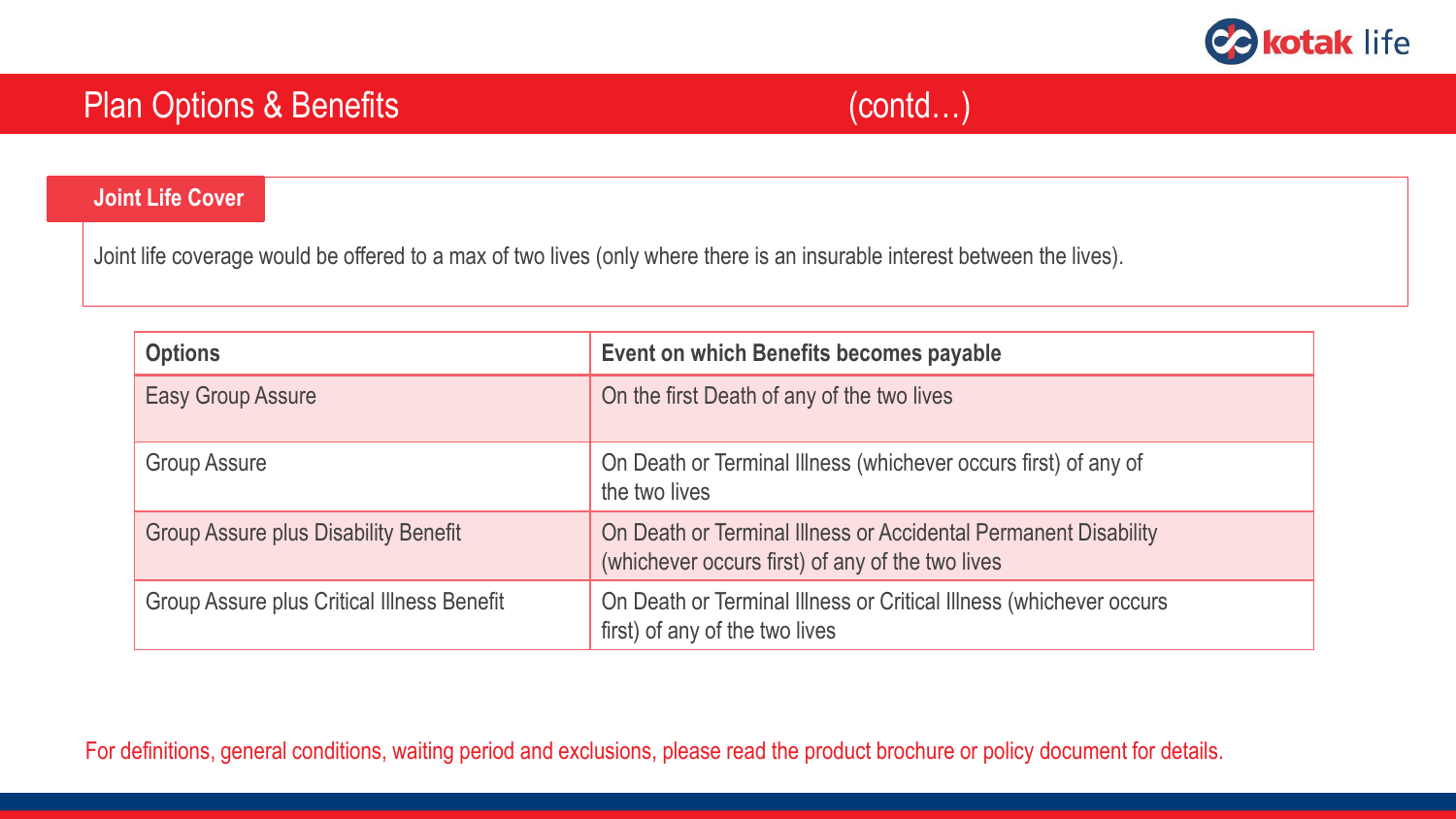

## Other Benefits



#### **Moratorium Period**

This plan provides an option to have moratorium period. During this period the sum assured equals the initial cover amount and, in case the interest is not being paid during the moratorium period, the additional interest accumulated thereon. The cover after Moratorium period shall reduce in line with the cover schedule.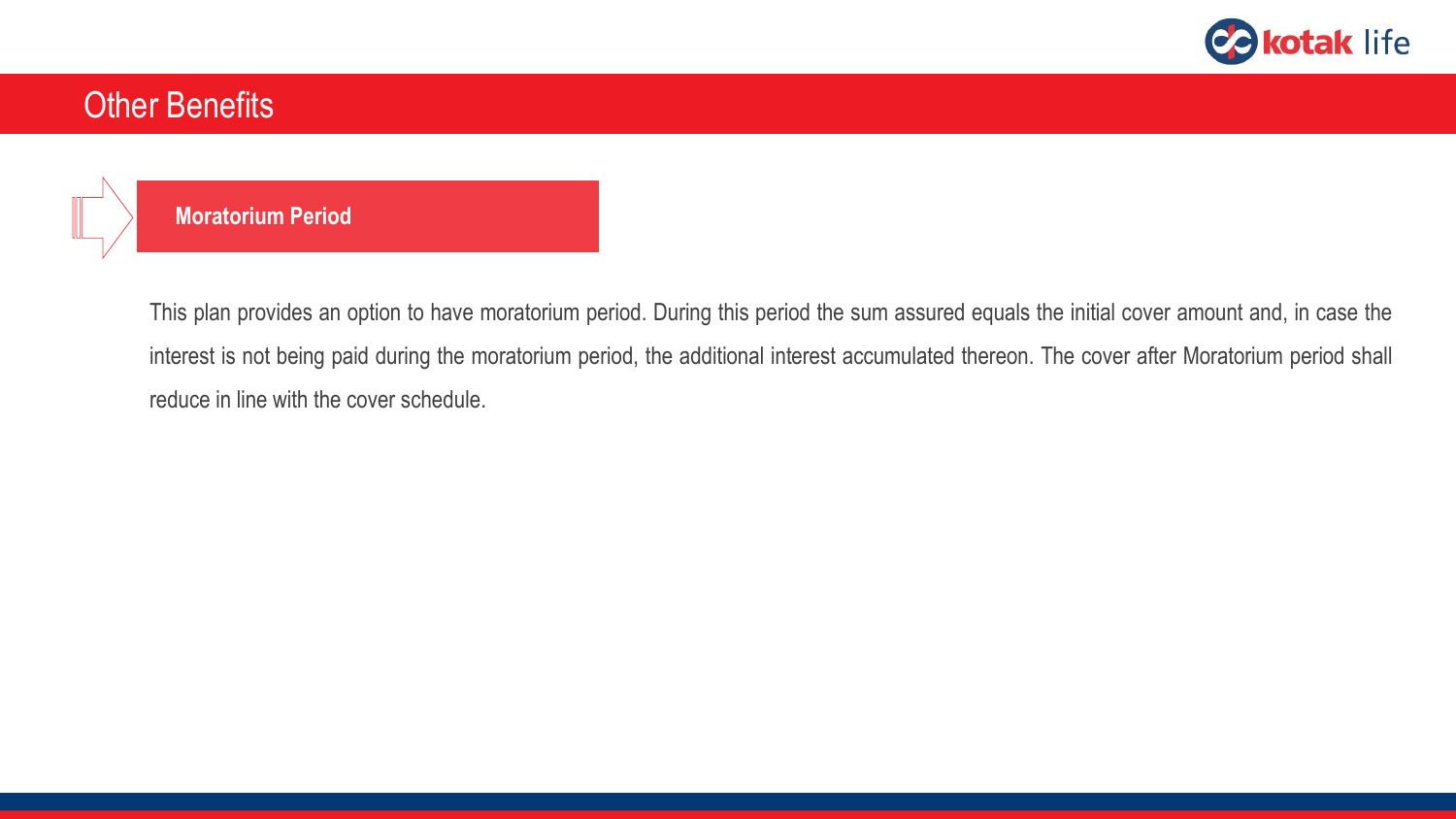

# **Eligibility**

| <b>Plan Options</b>                       | <b>Easy Group Assure</b><br><b>Group Assure</b>                                                                                                |                                                                                                                                                | <b>Group Assure plus Disability Benefit</b><br><b>Group Assure plus Critical Illness Benefit</b>                                             |                                                                                                                                                |  |
|-------------------------------------------|------------------------------------------------------------------------------------------------------------------------------------------------|------------------------------------------------------------------------------------------------------------------------------------------------|----------------------------------------------------------------------------------------------------------------------------------------------|------------------------------------------------------------------------------------------------------------------------------------------------|--|
| <b>Group Size</b>                         | 50 Members                                                                                                                                     |                                                                                                                                                | 50 Members                                                                                                                                   |                                                                                                                                                |  |
| Age at Entry <sup>^</sup> (last birthday) | Minimum: 15 Years                                                                                                                              | Maximum:<br>Single Premium: 73 Years<br>Regular Premium: 70 Years                                                                              | Minimum: 18 Years                                                                                                                            | Maximum:<br>Single Premium: 63 Years<br>Regular Premium: 60 Years                                                                              |  |
| <b>Cover Cease Age</b>                    | Maximum: 75 Years                                                                                                                              |                                                                                                                                                | Maximum: 65 Years                                                                                                                            |                                                                                                                                                |  |
| <b>Cover Term</b>                         | <b>For Single Premium</b><br>Minimum : 2 Years<br>Maximum: 30 Years<br>(subject to maximum maturity)<br>age being less than or equal to<br>75) | <b>For Regular Premium</b><br>Minimum : 5 Years<br>Maximum: 30 Years<br>(subject to maximum maturity<br>age being less than or equal to<br>75) | <b>For Single Premium</b><br>Minimum: 2 Years<br>Maximum: 30 Years<br>(subject to maximum<br>maturity age being less than<br>or equal to 65) | <b>For Regular Premium</b><br>Minimum : 5 Years<br>Maximum: 30 Years<br>(subject to maximum<br>maturity age being less than<br>or equal to 65) |  |
| <b>Premium Payment Term</b>               | <b>Single Premium OR</b><br><b>Regular: Full Policy Term</b>                                                                                   |                                                                                                                                                |                                                                                                                                              |                                                                                                                                                |  |
| <b>Sum Assured</b>                        | <b>For Easy Group Assure</b><br>Minimum: Rs. 5,000<br>Maximum : No. Limit                                                                      | <b>For Group Assure</b><br>Minimum: Rs. 25,000<br>Maximum : No. Limit                                                                          | <b>For Group Assure Plus</b><br><b>Disability Benefit</b><br>Minimum: Rs. 25,000<br>Maximum: No. Limit                                       | <b>For Group Assure Plus</b><br><b>Critical Illness</b><br>Minimum: Rs. 100,000<br>Maximum: No. Limit                                          |  |

^Note:- In case of minor life insured, an appointee shall be required.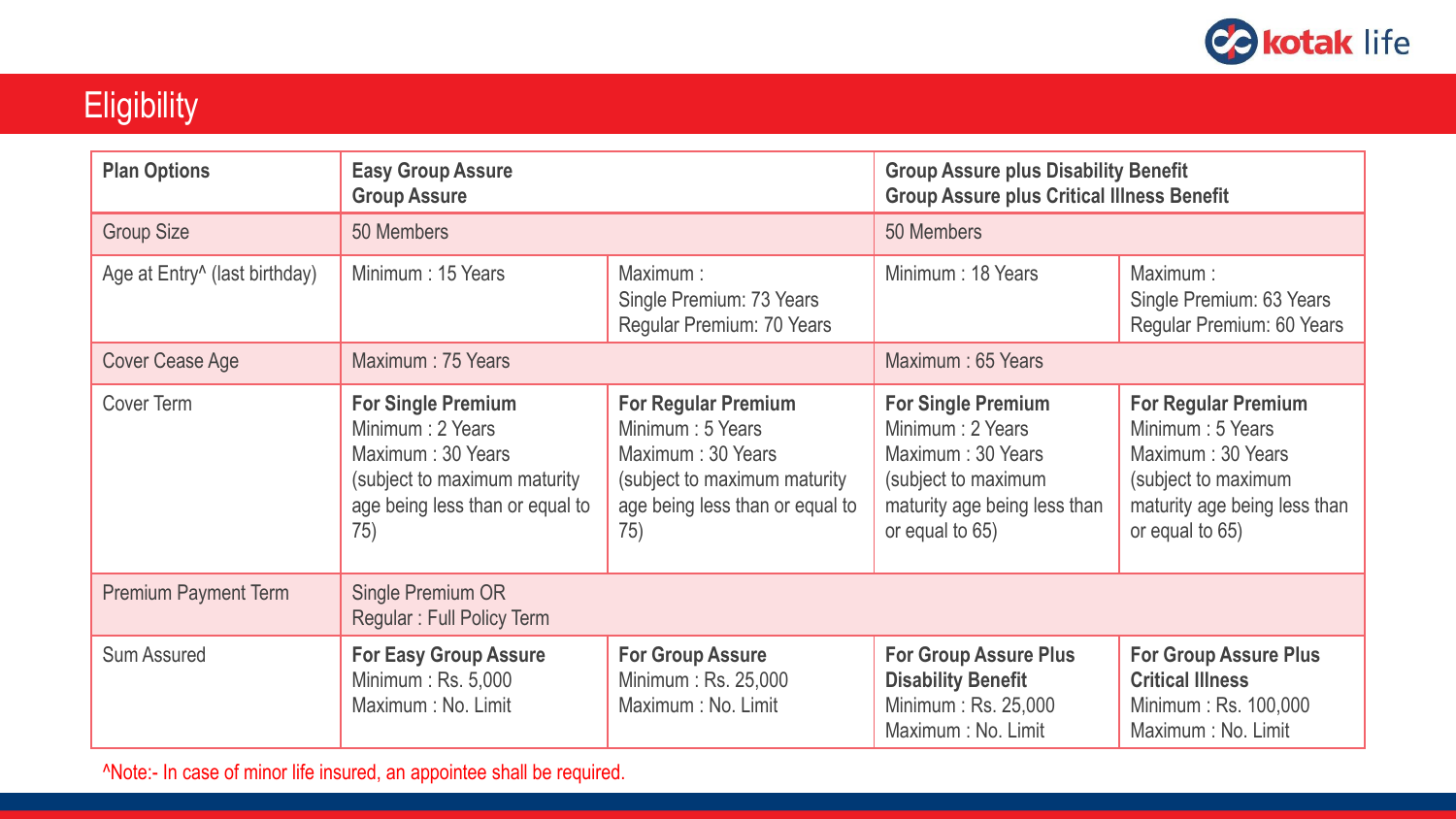

## **Surrender**

Surrender Value would become payable under the following circumstances:

- Loan cancelled from inception (where the loan granted is not availed by the customer due to change in circumstances that makes the loan no longer required, or where the client was pressurized into buying insurance and chooses to cancel it).
- Voluntary surrender of insurance cover by the insured member.

### **Surrender Value in case of surrender after the free look period would be:**

**In case of Single premium:**

Surrender Value = 75% × Single premium

× (Outstanding Cover Term /Cover Term)

× (Outstanding Cover Amount /Total Cover Amount)

**In case of Regular premiums:** No Surrender value is available.

For more details on Surrender please refer to the Policy Document or Sales Literature available on Kotak Life Insurance website.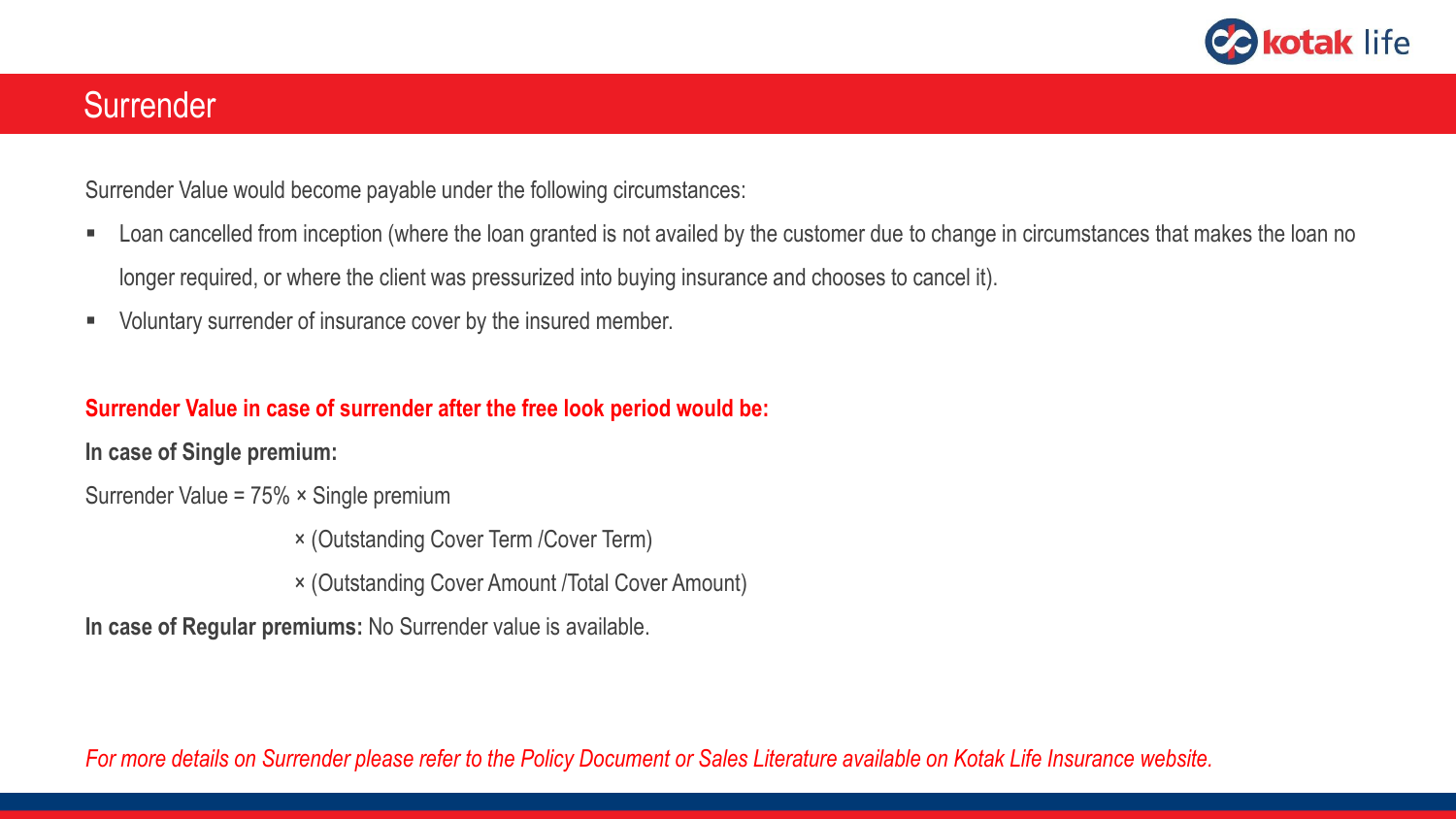

## **Amount received in case of cancellation within the free look period would be:**

## **In case of Single premiums:**

Single premium × (Outstanding Cover Term/Cover Term) × (Outstanding Cover Amount /Total Cover Amount) - Stamp duty and Medical expenses, if any

## **In case of Regular premiums:**

Regular premium × (Term to next Premium Payment/Term between Premium Payments) × (Outstanding Cover Amount/Total Cover Amount) - Stamp duty and Medical expenses, if any

Where "Term to next premium payment" means the number of days until the Member is due to pay another premium; and "Term between premium payments" means the number of days between scheduled premium payments.

These policies acquire no paid-up values or loan values.

For more details on Surrender please refer to the Policy Document or Sales Literature available on Kotak Life Insurance website.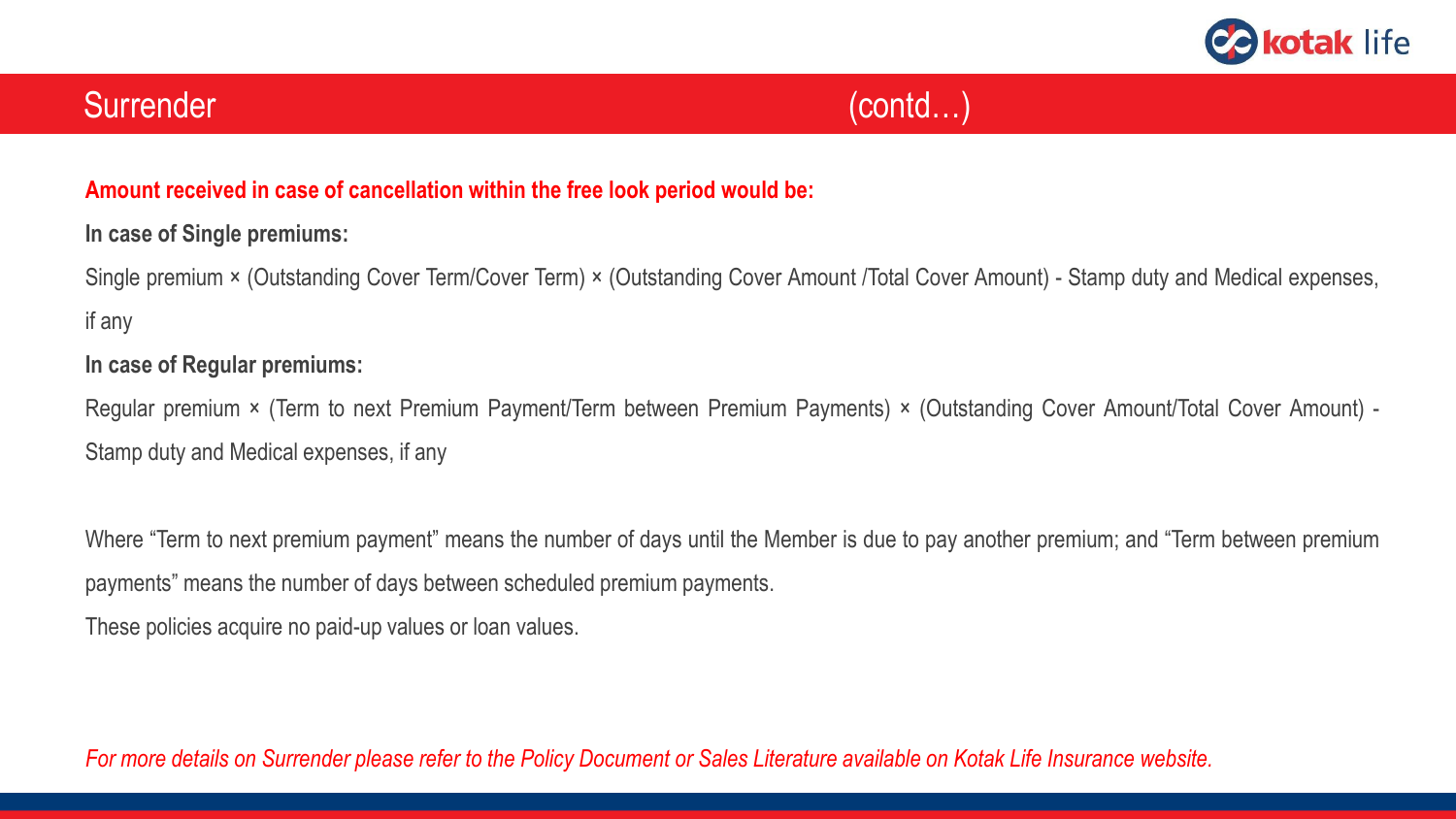

## **Revival**

The cover for individual member will cease if the premiums are not paid within the grace period. However the member can revive his /her cover subject to the following conditions:

The application for revival is made within five years from the date of the first unpaid premium and before the cease date of the member cover;

- **Revival within 6 months**: The applicant may revive the policy within 6 months, from the due date of the first unpaid premium without proof of good health and payment of outstanding premiums together with interest (currently) at 9% p.a. will be charged. The interest rate may be revised from time to time with due intimation to IRDAI.
- **Revival after 6 months:** The applicant may revive the policy after 6 months, from the due date of the first unpaid premium by furnishing satisfactory evidence of health as required by Kotak Life.

The arrears of premiums together with interest (currently) at 9% p.a. will be charged.

The revival of the member cover may be on terms different from those applicable when the member cover lapsed but based on prevailing (current) company underwriting norms and with original premium rates.

The revival will take effect only after the Company communicates its decision to the insured member. The member cover can be revived subject to prevailing option revival conditions and underwriting guidelines.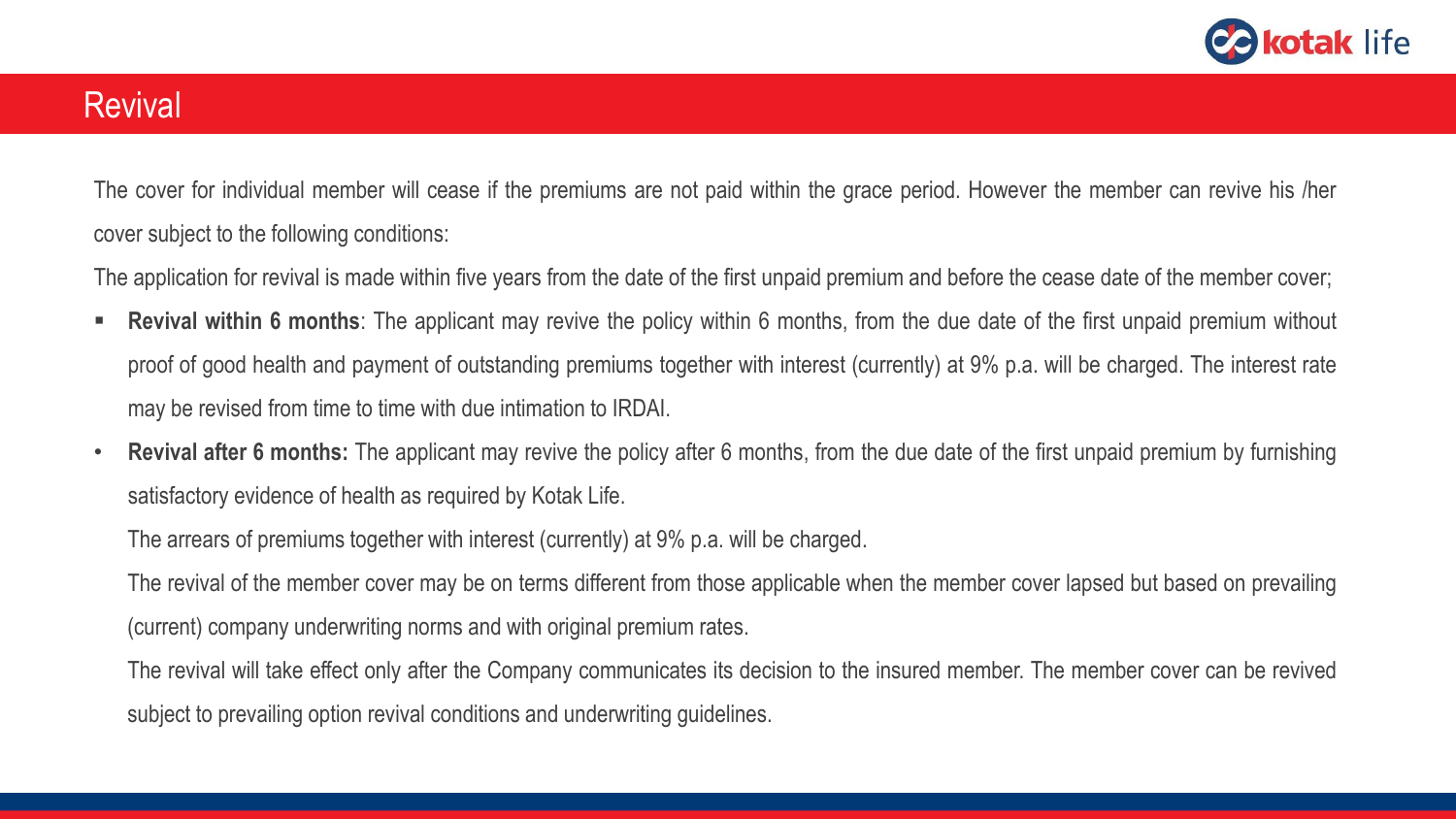

## Suicide Exclusion

In case of death due to suicide within 12 months from the date of commencement of risk under the policy or from the date of revival of the policy, as applicable, the nominee or beneficiary of the policyholder shall be entitled to 80% of the total premiums\* paid till the date of death or the surrender value available as on the date of death whichever is higher, provided the policy is in force.

However if the policy is revived within the 6 months from the date of first unpaid premium, the suicide exclusion shall not be applicable provided the death is after 1 year from date of commencement of cover.

\*Total Premiums Paid is total of all the premiums paid, excluding any extra premium, any rider premium and taxes.

# Free Look Period

In case the Policyholder /Member is not agreeable to any of the provisions stated in the Policy/COI, then there is an option of returning the Policy/COI, stating the reasons thereof within 15 days from the date of the receipt of the Policy/COI. The cancellation request should be submitted to nearest Branch of the Insurer or sent directly to the Insurer's Head Office. On receipt of letter along with the original policy document/COI, the Insurer shall refund the Premium paid after deducting the proportionate risk premium, medical charges (if any) and stamp duty. A Policy/COI once returned shall not be revived, reinstated or restored at any point of time and a new proposal will have to be made for a new policy. **This plan will not be offered through Distance Marketing Channel.**